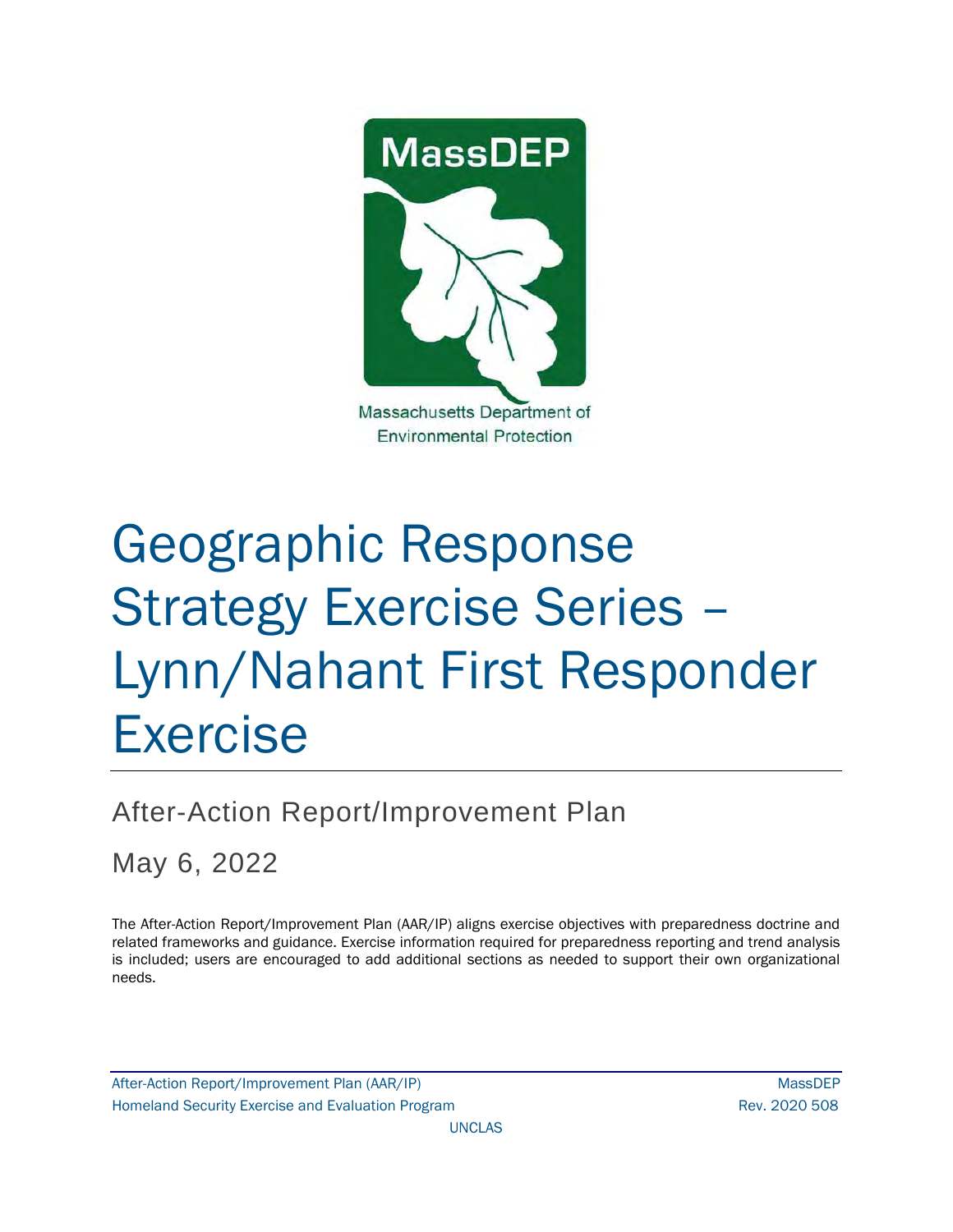## EXERCISE OVERVIEW

| <b>Exercise Name</b>                         | 2022 Lynn/Nahant First Responder Exercise                                                                                                                                                                                                                                                                                                                                                                                                                                                                                                                                                                                                                                                                                                                      |
|----------------------------------------------|----------------------------------------------------------------------------------------------------------------------------------------------------------------------------------------------------------------------------------------------------------------------------------------------------------------------------------------------------------------------------------------------------------------------------------------------------------------------------------------------------------------------------------------------------------------------------------------------------------------------------------------------------------------------------------------------------------------------------------------------------------------|
| <b>Exercise Dates</b>                        | May 6, 2022                                                                                                                                                                                                                                                                                                                                                                                                                                                                                                                                                                                                                                                                                                                                                    |
| <b>Scope</b>                                 | This is a full-scale exercise, planned for approximately 6 hours in Lynn Harbor. Exercise play is<br>limited to Lynn Harbor in the vicinity of the Blossom St Extension Boat Ramp, Lynn Heritage<br>State Park, and the adjacent shorelines.                                                                                                                                                                                                                                                                                                                                                                                                                                                                                                                   |
| <b>Focus Area(s)</b>                         | Prevention, Protection, Response                                                                                                                                                                                                                                                                                                                                                                                                                                                                                                                                                                                                                                                                                                                               |
| <b>Capabilities</b>                          | Environmental Response/Health and Safety, Operational Coordination, Operational<br>Communications.                                                                                                                                                                                                                                                                                                                                                                                                                                                                                                                                                                                                                                                             |
| <b>Objectives</b>                            | Objective 1: Demonstrate the ability to deploy oil spill equipment from one or more MassDEP<br>pre-positioned oil spill response trailers utilizing common Geographic Response Strategy (GRS)<br>tactics.<br>Objective 2: Demonstrate the ability to assemble a spill response organization utilizing Incident<br>Command System (ICS) principles through execution of an Incident Briefing (ICS 201) and<br>implementation of on-site incident management and tactical operations.<br>Objective 3: Demonstrate the ability to effectively communicate between multiple local, state,<br>and federal agencies including fire departments, police departments, harbormasters, and other<br>state and federal first responders using VHF and UHF communications. |
| <b>Threat or Hazard</b>                      | Discharge of oil into a navigable waterway                                                                                                                                                                                                                                                                                                                                                                                                                                                                                                                                                                                                                                                                                                                     |
| <b>Scenario</b>                              | An oil spill has occurred that threatens Lynn Harbor. The Lynn and Nahant Fire Departments<br>and Harbormasters will utilize various common Geographic Response Strategy (GRS) tactics to<br>protect sensitive resources in Lynn Harbor and the surrounding area.                                                                                                                                                                                                                                                                                                                                                                                                                                                                                              |
| <b>Sponsor</b>                               | Massachusetts Department of Environmental Protection (MassDEP)                                                                                                                                                                                                                                                                                                                                                                                                                                                                                                                                                                                                                                                                                                 |
| <b>Participating</b><br><b>Organizations</b> | Participating organizations included:<br>Lynn Fire Department<br>$\bullet$<br>Lynn Emergency Management<br>$\bullet$<br>Nahant Fire Department<br>٠<br>Nahant Harbormaster<br>Massachusetts Department of Environmental Protection (MassDEP)<br>U.S. Coast Guard Sector Boston<br>Moran Environmental Recovery<br>Nuka Research<br>Note: See Appendix B for participant count                                                                                                                                                                                                                                                                                                                                                                                  |
| <b>Point of Contact</b>                      | Julie Hutcheson, Marine Oil Spill Program Coordinator<br>Massachusetts Department of Environmental Protection<br>Oil Spill Prevention and Response Program<br>1 Winter St.<br>Boston, MA 02108<br>(617) 366-7424<br>julie.hutcheson@mass.gov                                                                                                                                                                                                                                                                                                                                                                                                                                                                                                                   |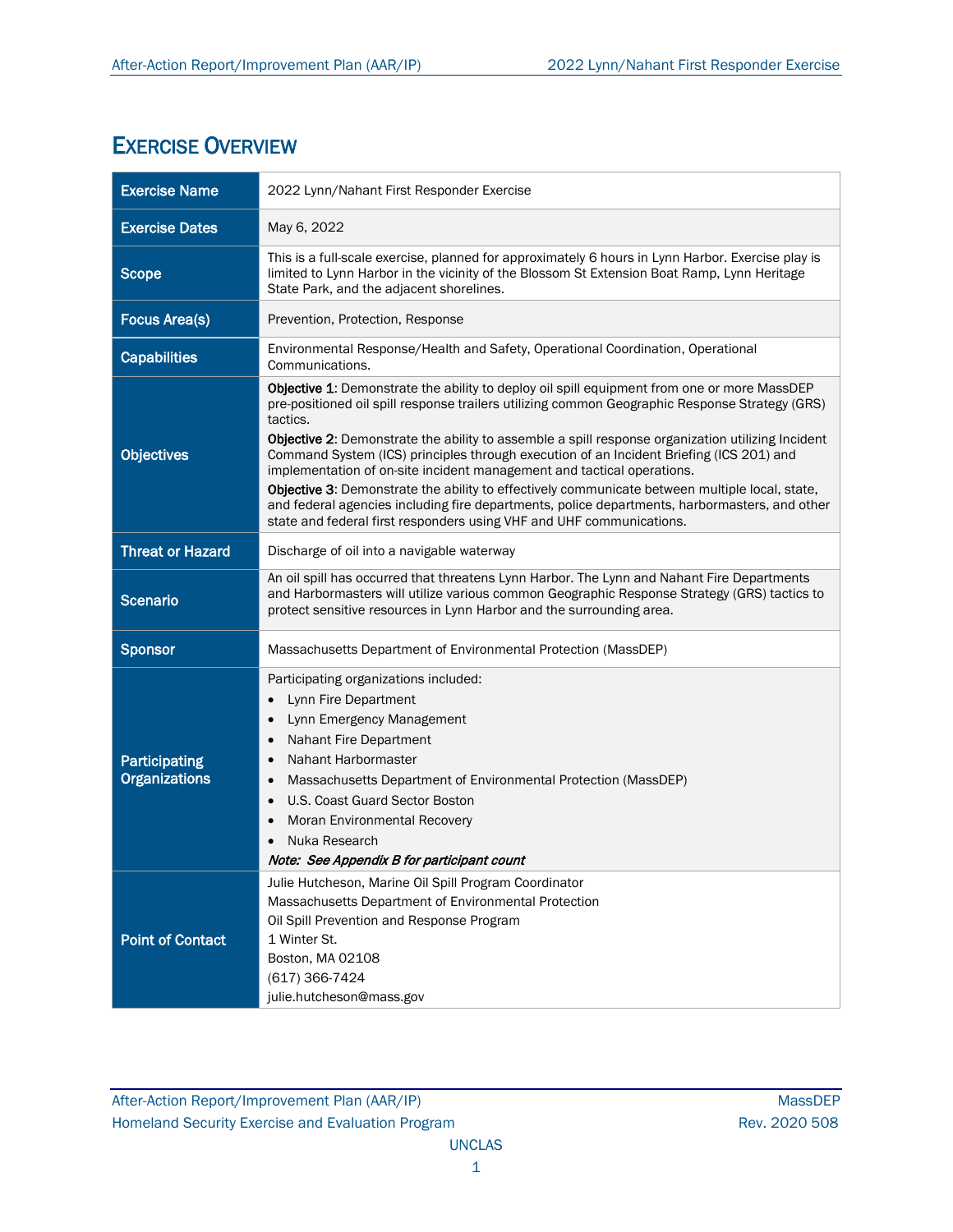

First Responders participate in the classroom portion of the

First Responders practice the shoreline anchoring technique



Photos courtesy of Nuka Research

First responders practice assembling the boom Shore team uses heaving line to transfer boom to the on-



water team for towing

Photos courtesy of Nuka Research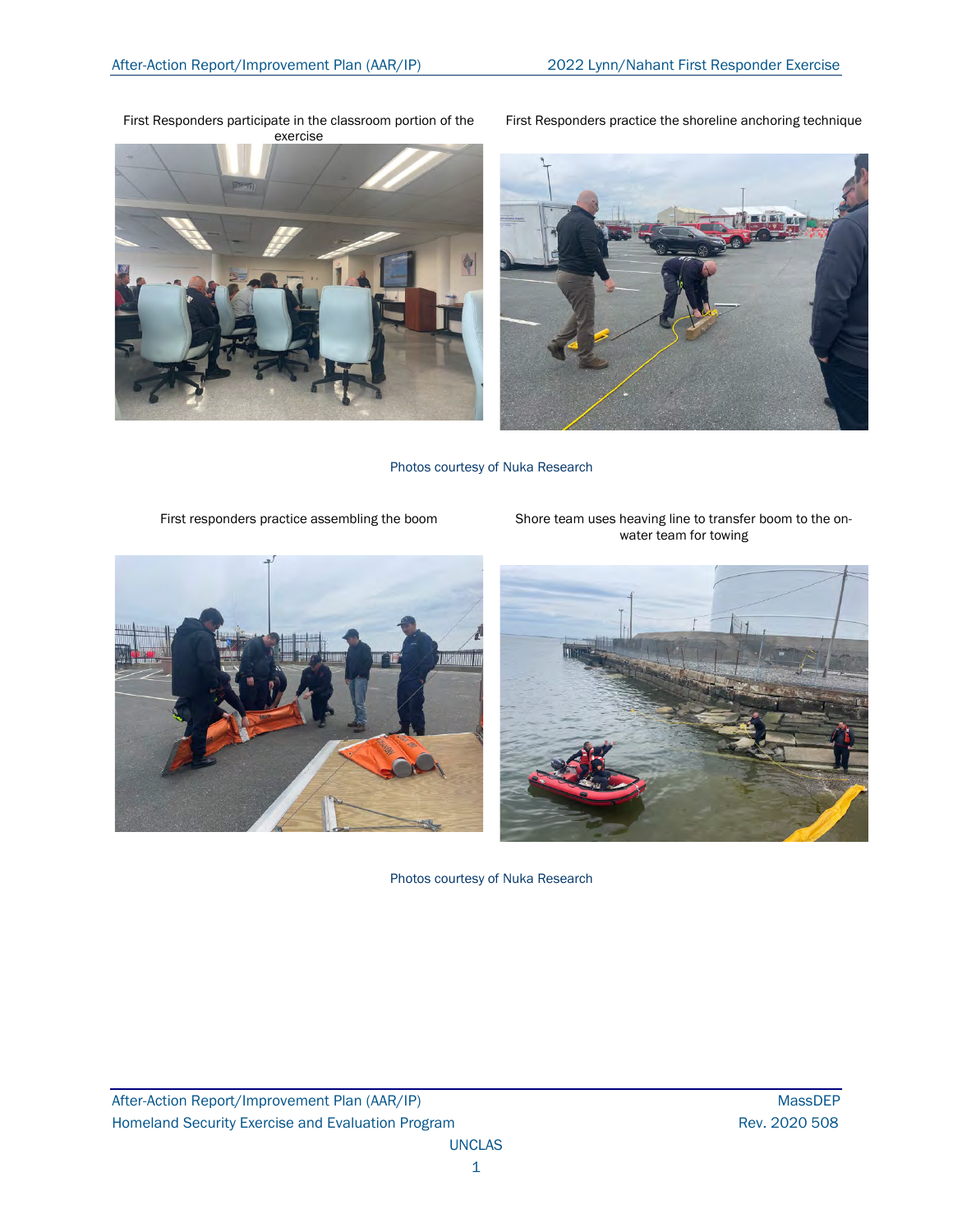

On-water team tows the boom to implement dockside containment boom strategy

Photos courtesy of Nuka Research



On-water teams work together to place containment boom around pier complex near underground storage tanks

Photos courtesy of Nuka Research

After-Action Report/Improvement Plan (AAR/IP) MassDEP Homeland Security Exercise and Evaluation Program **Rev. 2020 508** Rev. 2020 508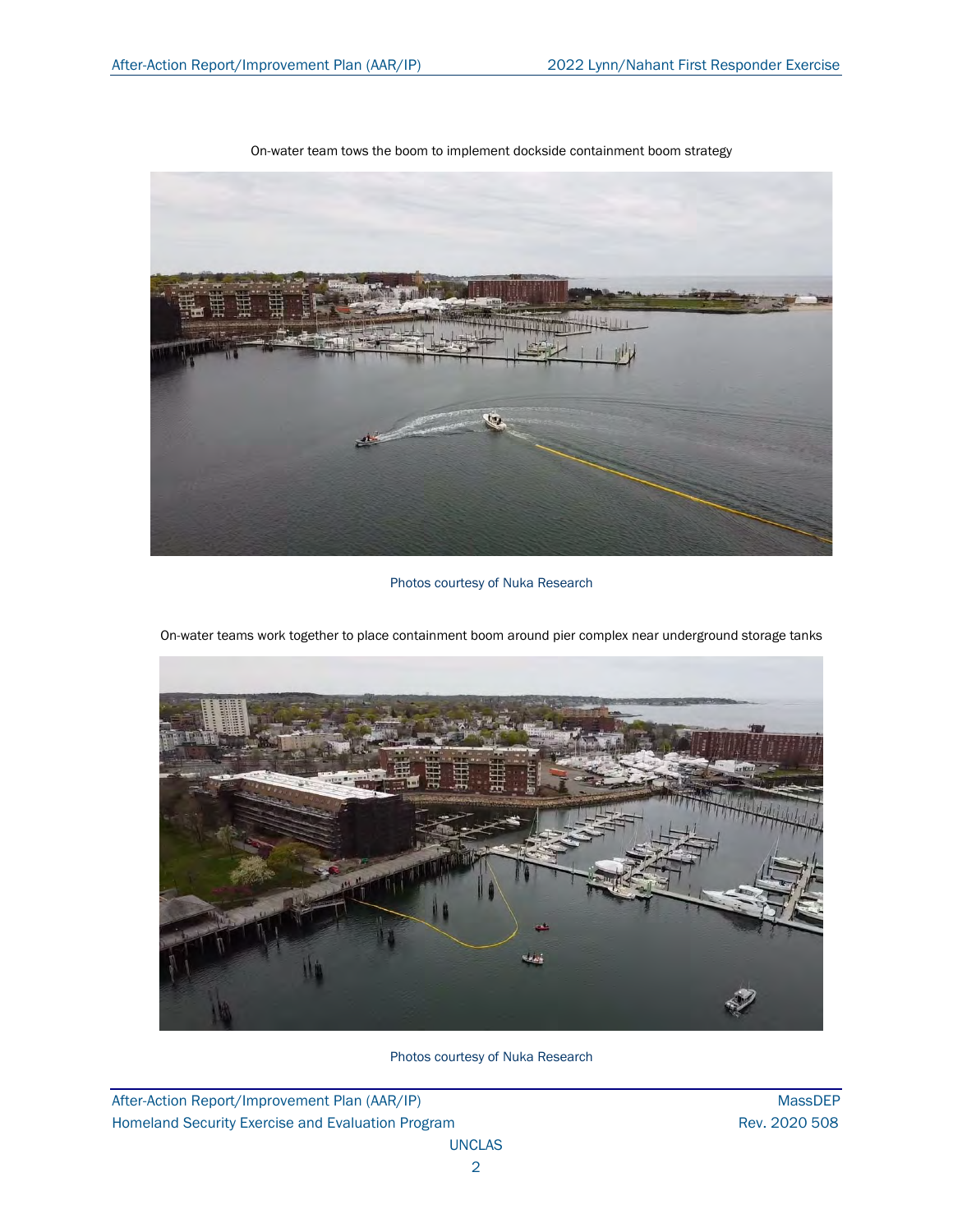

Figure 1. Exercise Tactics Map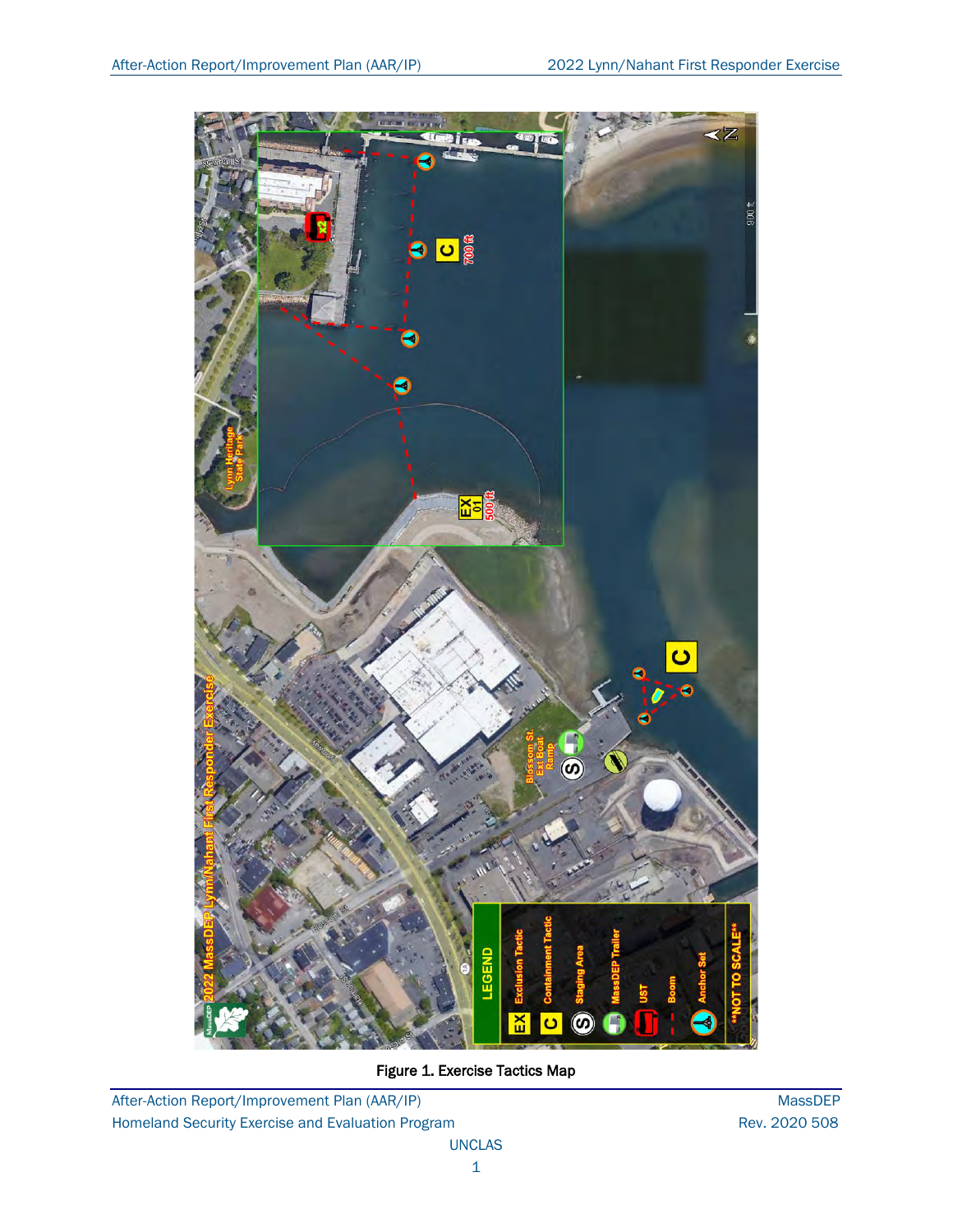## ANALYSIS OF CAPABILITIES

Aligning exercise objectives and capabilities provides a consistent taxonomy for evaluation that transcends individual exercises to support preparedness reporting and trend analysis. Table 1 includes the exercise objectives, aligned capabilities, and performance ratings for each capability as observed during the exercise and determined by the evaluation team.

| <b>Capability</b>                              | <b>Performed</b><br>without<br><b>Challenges</b><br>(P) | <b>Performed</b><br>with Some<br><b>Challenges</b><br>(S) | <b>Performed</b><br>with Major<br><b>Challenges</b><br>(M) | <b>Unable to</b><br>be<br><b>Performed</b><br>(U) |
|------------------------------------------------|---------------------------------------------------------|-----------------------------------------------------------|------------------------------------------------------------|---------------------------------------------------|
| Environmental<br>Response/Health and<br>Safety |                                                         | $\mathbf S$                                               |                                                            |                                                   |
| Operational<br>Coordination                    |                                                         | S                                                         |                                                            |                                                   |
| Operational<br>Communications                  |                                                         | S                                                         |                                                            |                                                   |
|                                                |                                                         |                                                           |                                                            |                                                   |

Performed without Challenges (P): The targets and critical tasks associated with the core capability were completed in a manner that achieved the objective(s) and did not negatively impact the performance of other activities. Performance of this activity did not contribute to additional health and/or safety risks for the public or for emergency workers, and it was conducted in accordance with applicable plans, policies, procedures, regulations, and laws.

Performed with Some Challenges (S): The targets and critical tasks associated with the core capability were completed in a manner that achieved the objective(s) and did not negatively impact the performance of other activities. Performance of this activity did not contribute to additional health and/or safety risks for the public or for emergency workers, and it was conducted in accordance with applicable plans, policies, procedures, regulations, and laws. However, opportunities to enhance effectiveness and/or efficiency were identified.

Performed with Major Challenges (M): The targets and critical tasks associated with the core capability were completed in a manner that achieved the objective(s), but some or all of the following were observed: demonstrated performance had a negative impact on the performance of other activities; contributed to additional health and/or safety risks for the public or for emergency workers; and/or was not conducted in accordance with applicable plans, policies, procedures, regulations, and laws.

Unable to be Performed (U): The targets and critical tasks associated with the core capability were not performed in a manner that achieved the objective(s).

## Table 1. Summary of Core Capability Performance

The following sections provide an overview of the performance related to each exercise objective and associated capability, highlighting strengths and areas for improvement.

After-Action Report/Improvement Plan (AAR/IP) NassDEP After-Action Report/Improvement Plan (AAR/IP) Homeland Security Exercise and Evaluation Program **Rev. 2020 508** Rev. 2020 508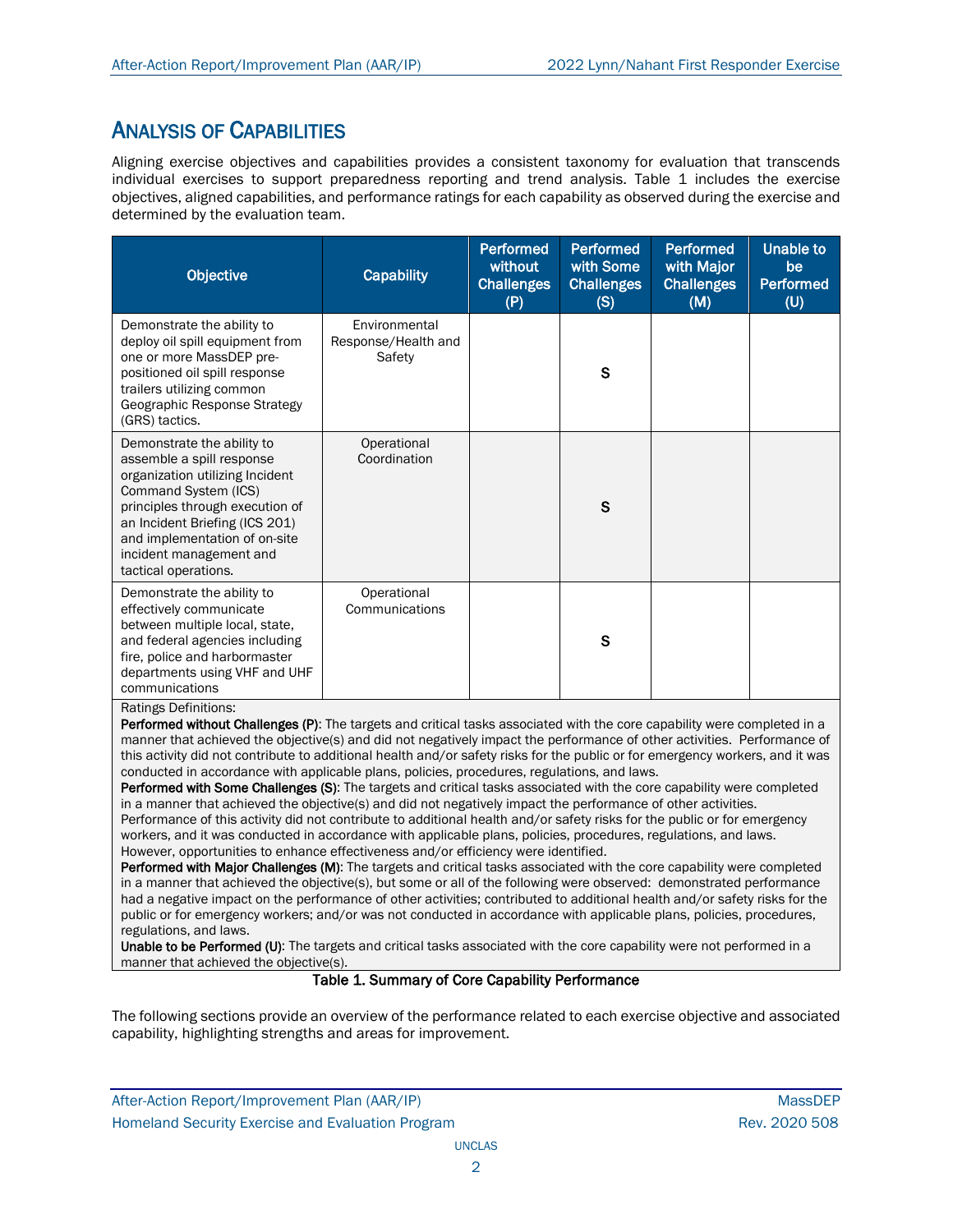## Capability: Environmental Response/Health and Safety

The strengths and areas for improvement for each capability aligned to this objective are described in this section.

Objective 1: Demonstrate the ability to deploy oil spill equipment from one or more MassDEP prepositioned oil spill response trailers utilizing common Geographic Response Strategy (GRS) tactics.

## Objective 1.1: Overview of Response Equipment

## *Associated Critical Tasks*

- Access Mass DEP Trailer
- Identify boom and sorbents
- Connect boom together
- Connect towing bridle to boom
- Connect components of marine and shoreside anchor systems together

## Objective 1.2: Basic Booming Operations

#### *Associated Critical Tasks*

- Transfer boom and equipment between shore and vessel
- Transport and tow boom.
- Anchoring and Connecting boom to shore
- Safe vessel and crew operations.

## Objective 1.3: Implement Tactics in GRS

#### *Associated Critical Tasks*

• Deploy Containment Boom Tactic around the Steamboat Marina pier complex (400 ft)

## **Strengths**

The partial capability level can be attributed to the following strengths:

Strength 1: Participants were attentive during the classroom and hands-on training sessions, asking informed questions throughout and providing feedback.

Strength 2: All shoreside and vessel strike teams safely and effectively towed, configured, and anchored the 400 ft boom section. This evolution was marked by the need to tow the boom approximately one-half mile from the Blossom St. Boat Ramp, across the northeast corner of Lynn Harbor to the Seaport Marina pier complex. Most notably, the two Lynn FD 11ft inflatable boats were especially effective in navigating around and underneath the pier complex, making it possible to anchor the containment boom along the concrete bulkhead under the pier.

## Areas for Improvement

The following areas require improvement to achieve the full capability level:

Area for Improvement 1: Small vessels struggled to tow longer boom sections

## Reference: N/A

After-Action Report/Improvement Plan (AAR/IP) NassDEP After-Action Report/Improvement Plan (AAR/IP) Homeland Security Exercise and Evaluation Program **Rev. 2020 508** Rev. 2020 508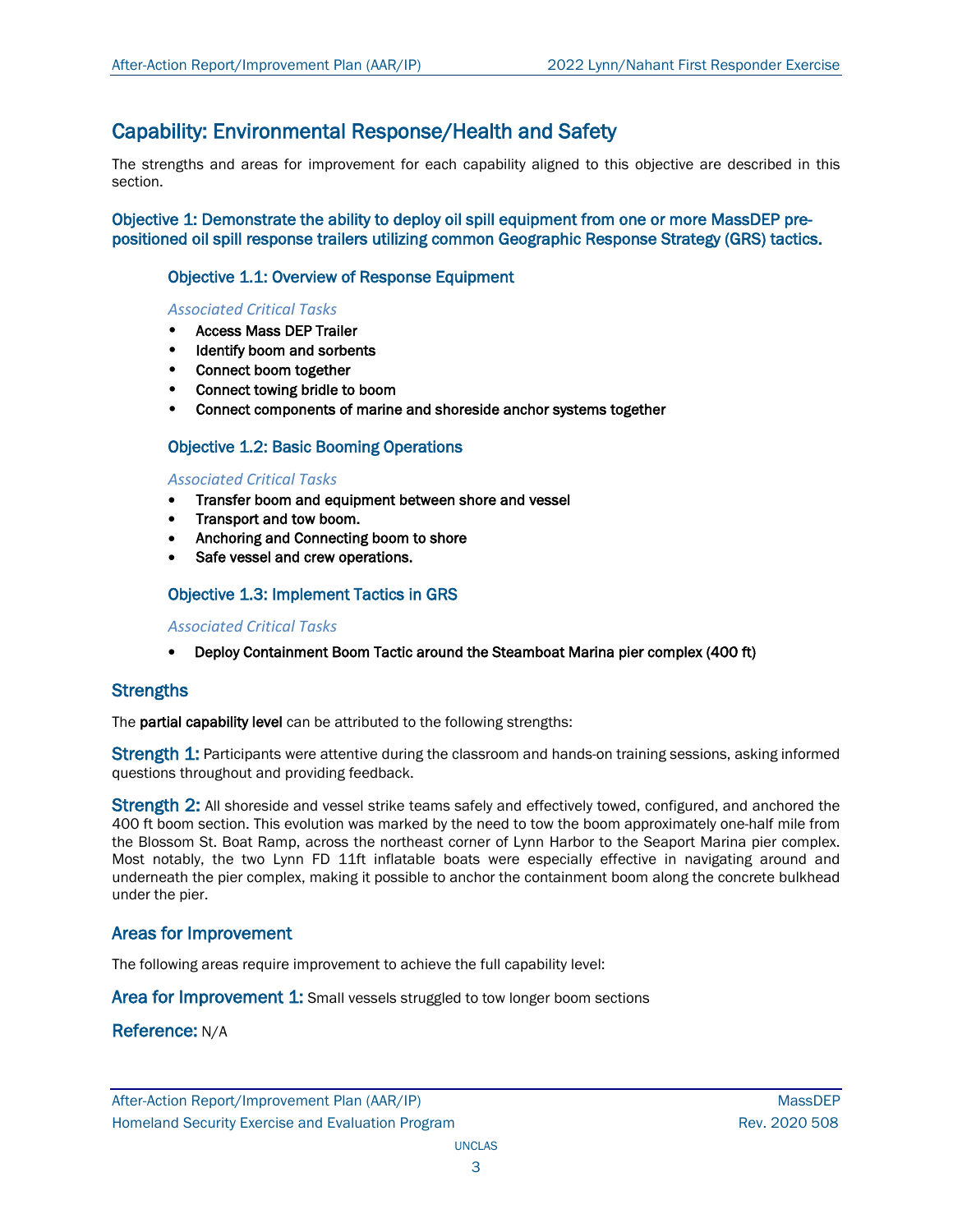Analysis: The two 11-ft inflatable boats operated by Lynn FD (with 10HP outboard motors) unsurprisingly had difficulty towing the 400 ft section. The small vessels were able to safely and succesfully transfer the boom to the larger Nahant FD vessel who was able to effectively tow the boom. Many coastal Massachusetts Fire Department have only small Rigid-Hull Inflatable boats with low horsepower engines that cannot tow even short sections of boom. These vessels are however effective for close-shoreline and shallow water support during oil spill response operations.

## Capability: Operational Coordination

The strengths and areas for improvement for each capability aligned to this objective are described in this section.

Objective 2: Demonstrate the ability to assemble a spill response organization utilizing Incident Command System (ICS) principles through execution of an Incident Briefing (ICS 201) and implementation of on-site incident management and tactical operations

## Objective 2.1: Execute an Incident Brief (ICS 201)

#### *Associated Critical Tasks*

- Assignments in ICS 201 followed/on-scene adjustments made
- Participants demonstrate command and control of exercise

## **Strengths**

The **partial capability level** can be attributed to the following strengths:

**Strength 1:** During the exercise planning phase, senior members of the Lynn FD recognized that the two underground storage tanks<sup>[1](#page-7-0)</sup> located at the Seaport Marina and immediately adjacent to Lynn Harbor are significant potential sources of pollution. They recommended that the boom deployment scenario be based on a discharge emanating from one of these tanks and impacting Lynn Harbor. Additionally, LFD personnel developed a deployment plan prior to the exercise which essentially called for co-incident commanders based on the distance between the boat ramp and Seaport Marina. A senior LFD firefighter oversaw operations at the Blossom St. Boat Ramp, while another senior LFD firefighter oversaw booming operations at Seaport Marina.

Strength 2: All vessel strike teams worked well together, independently coordinating on-water activity and actively providing instruction and support as needed to less experienced vessel operators and underpowered vessels.

## Areas for Improvement

The following areas require improvement to achieve the full capability level:

Area for Improvement 1: Briefing, Assignments, and Coordination of on-water activity and personnel.

Reference: Exercise Plan, ICS 201

Analysis: Even though senior LFD personnel developed a deployment plan prior to the exercise, a thorough operations brief that included all participants wasn't conducted so many participants weren't clear on what the objectives were and what their respective roles or responsibilities were.

<span id="page-7-0"></span> $1$  There is one, 10,000-gallon gasoline underground storage tank and one 10,000-gallon diesel fuel underground storage tank immediately adjacent to the Seaport Marina pier complex.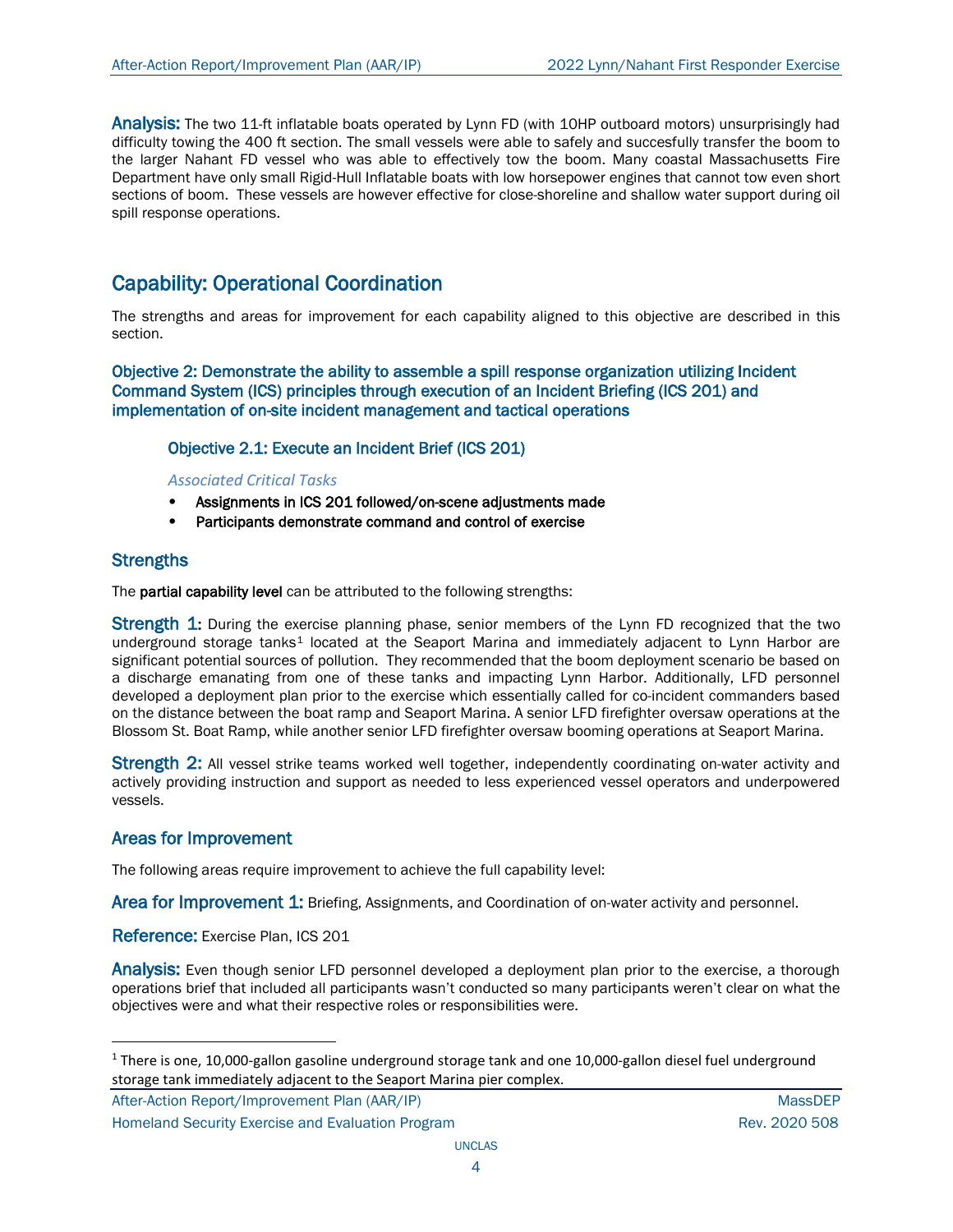## Capability: Operational Communications

The strengths and areas for improvement for each capability aligned to this objective are described in this section.

Objective 3: Demonstrate the ability to effectively communicate between multiple local, state, and federal agencies including fire, police and harbormaster departments using VHF and UHF communications

## Objective 3.1: Effectively Communicate Using UHF/VHF Equipment

*Associated Critical Tasks*

- Create Communications Plan
- Communicate with other participants using UHF or VHF equipment

## **Strengths**

The partial capability level can be attributed to the following strengths:

Strength 1: A communication plan was developed, identifying the use of both Lynn Channel 2 (UHF) and VHF Channel 12. Exercise controllers noted that Lynn Channel 2 was the primary means of communication throughout the on-water deployment with VHF Channel 12 being used very little if at all.

## Areas for Improvement

The following areas require improvement to achieve the full capability level:

Area for Improvement 1: Command Staff to vessel strike team communication.

Reference: Exercise Plan, ICS 201

Analysis: The Incident Commander and shore and vessel strike team members at the boat ramp, along with the teams at the Seaport Marina seemed to rely primarily on voice commands during the on-water deployment. This worked well for each location but there were some misunderstandings of what activities were taking place at each location as there wasn't much communication between the Seaport Marina and boat ramp teams. This could have been overcome had a more thorough operations brief been conducted and had more frequent siteto-site communication taken place.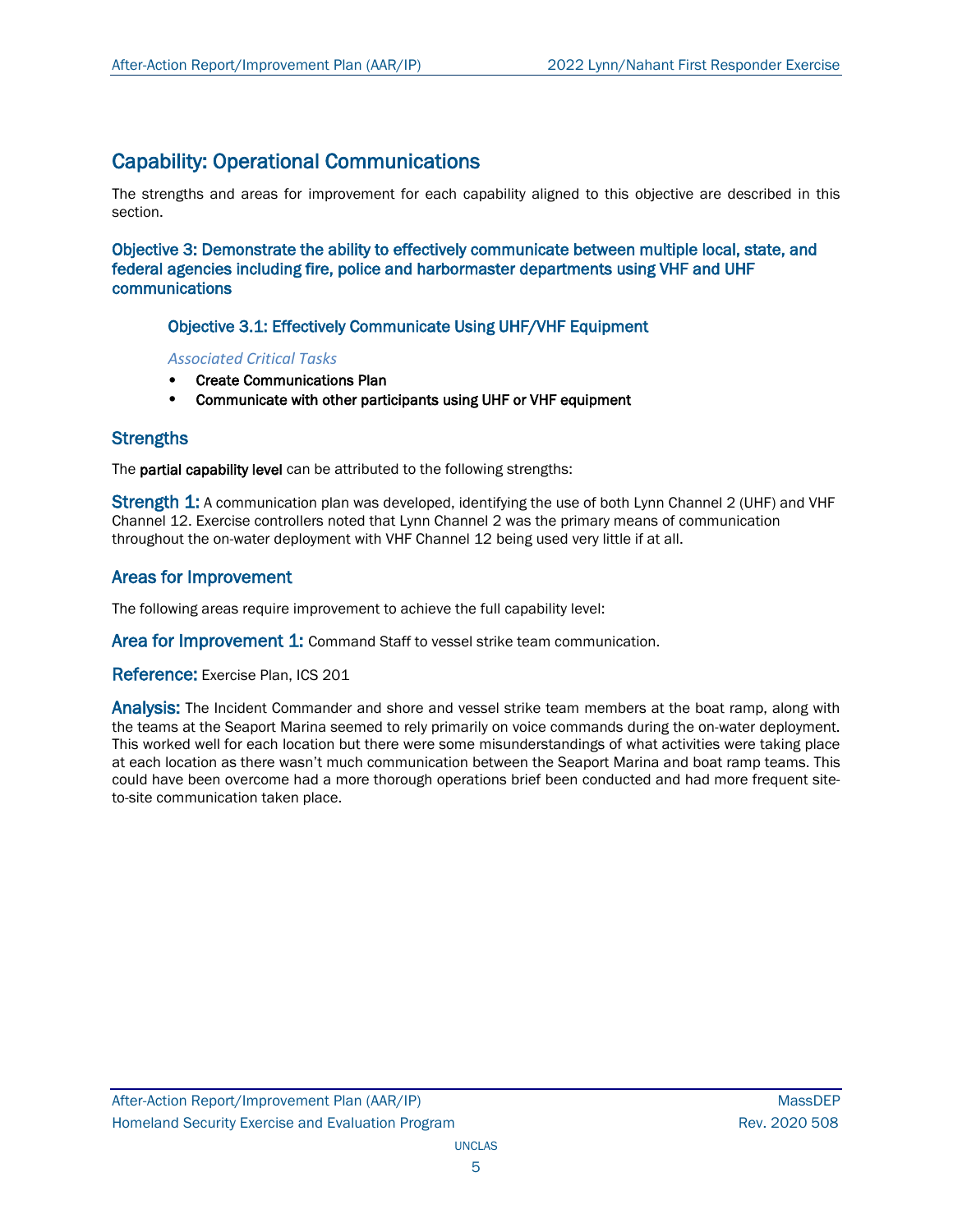# <span id="page-9-0"></span>**Appendix A:** IMPROVEMENT PLAN

This IP is developed specifically for MassDEP, MER, Nuka Research and the City of Lynn and Town of Nahant, MA as a result of the MassDEP First Responder Exercise conducted on May 6, 2022.

| Capability                                     | <b>Issue/Area for</b><br>Improvement                                                       | <b>Corrective Action</b>                                                                                                                                                                                                            | Capability<br>Element <sup>2</sup> | <b>Primary</b><br>Responsible<br>Organization | Organization<br><b>POC</b> | <b>Start Date</b> | <b>Completion Date</b> |
|------------------------------------------------|--------------------------------------------------------------------------------------------|-------------------------------------------------------------------------------------------------------------------------------------------------------------------------------------------------------------------------------------|------------------------------------|-----------------------------------------------|----------------------------|-------------------|------------------------|
| Capability 2:<br>Operational<br>Coordination   | 1. Briefing,<br>Assignments, and<br>Coordination of<br>on-water activity<br>and personnel. | Emphasize position<br>assignments<br>during each<br>exercise's training<br>and operational<br>brief                                                                                                                                 | Organization,<br>Execution         | Nuka Research                                 | M. Popovich                | 06/01/22          | 09/01/22               |
| Capability 3:<br>Operational<br>Communications | 2. Command Staff<br>to vessel strike<br>team<br>communication                              | During each<br>exercise's training<br>and operational<br>brief, emphasize<br>adherence to the<br>established comms<br>plan and timely<br>and adequate<br>comms amongst all<br>participating assets<br>during on-water<br>operations | Organization,<br>Execution         | Nuka Research                                 | M. Popovich                | 06/01/22          | 09/01/22               |

 $2$  Capability Elements are: Planning, Organization, Equipment, Training, or Exercise

After-Action Report/Improvement Plan (AAR/IP) MassDEP<br>Homeland Security Exercise and Evaluation Program and the state of the state of the state of the state of the Rev. 2020 508 Homeland Security Exercise and Evaluation Program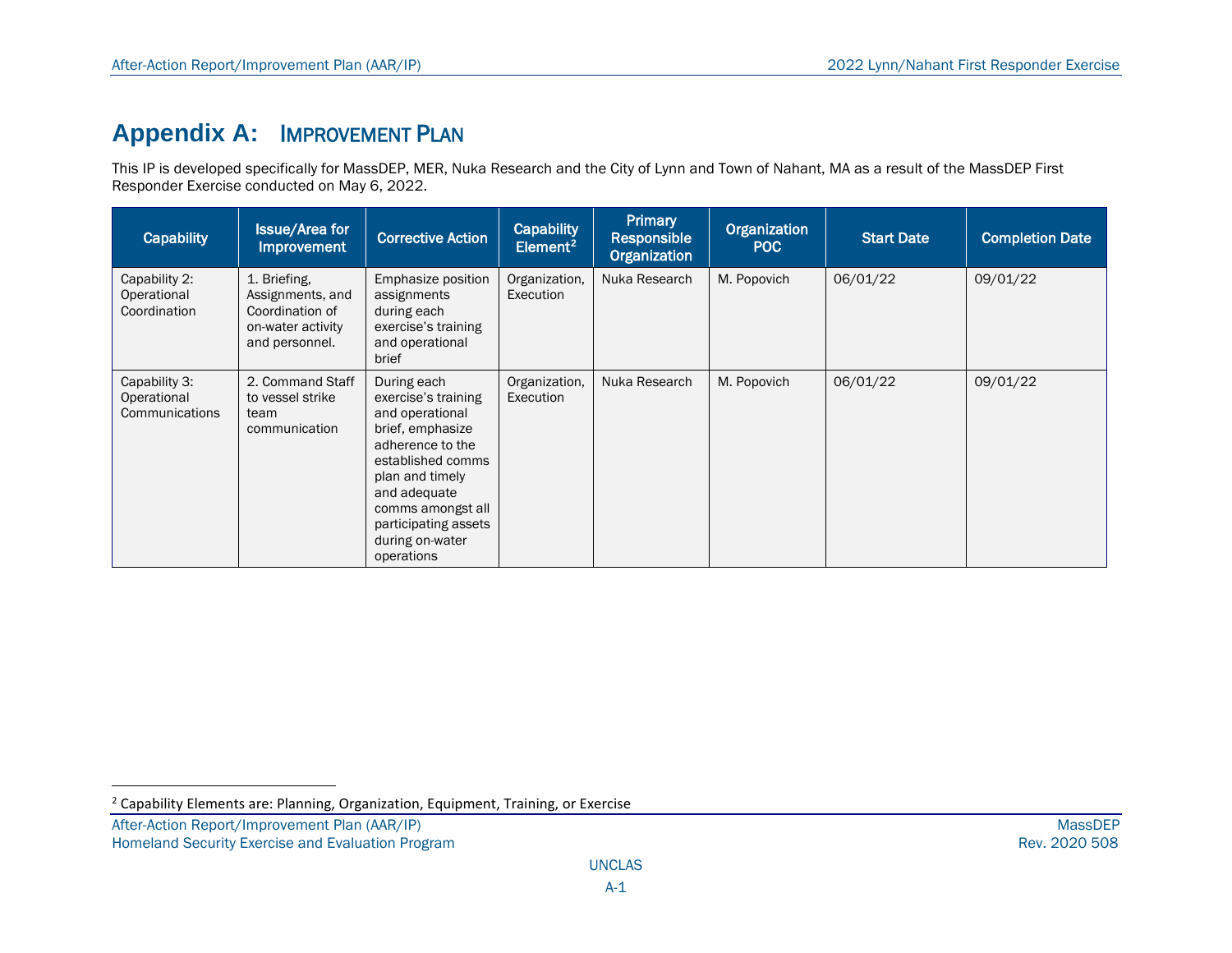## APPENDIX B: PARTICIPANTS & RESOURCES

| <b>Participating Organizations</b>                             |                          |
|----------------------------------------------------------------|--------------------------|
|                                                                | <b>Participant Count</b> |
| City of Lynn, MA                                               |                          |
| Lynn Fire Department                                           | 14                       |
| Lynn Emergency Management                                      | $\mathbf{1}$             |
| Town of Plymouth, MA                                           |                          |
| Nahant Fire Department                                         | 5                        |
| Nahant Harbormaster                                            | 2                        |
| <b>TOWN PARTICIPANTS</b>                                       | 22                       |
| Federal                                                        |                          |
| United States Coast Guard Boston                               | 1                        |
| State/Other                                                    |                          |
| Massachusetts Department of Environmental Protection (MassDEP) | $\mathbf 1$              |
| Nuka Research and Planning Group, LLC (contractor for MassDEP) | $\overline{2}$           |
| Moran Environmental Recovery (contractor for MassDEP)          | $\overline{2}$           |
| <b>TOTAL</b>                                                   | 28                       |

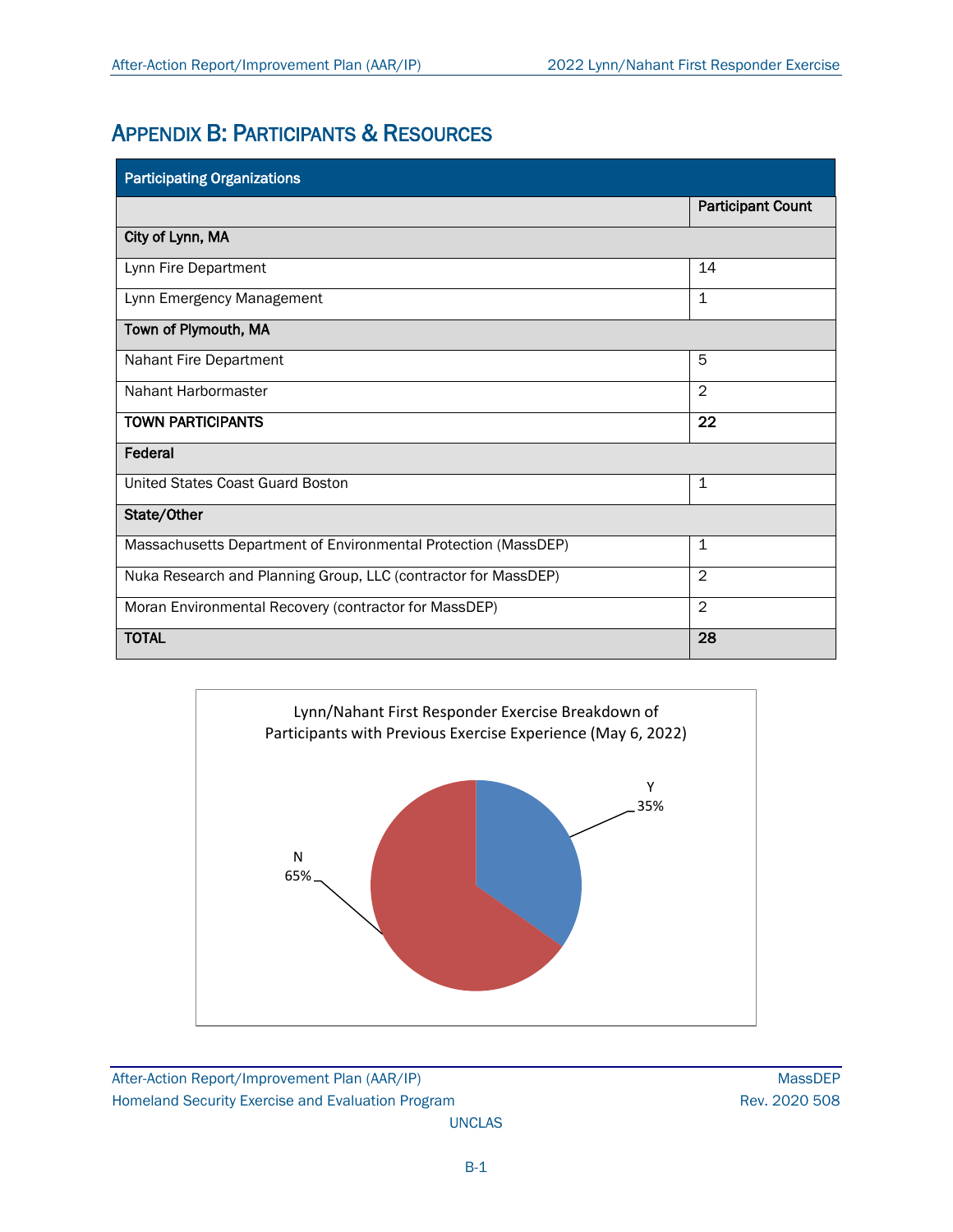| <b>Agency</b> | <b>Resource</b>                         | <b>Kind</b> | <b>Exercise Function</b>                      |
|---------------|-----------------------------------------|-------------|-----------------------------------------------|
| Lynn FD       | <b>MARINE 1</b><br>Parker 23 ft         | Vessel      | <b>Boom</b><br>Deployment/Support             |
| Lynn FD       | ENGINE 9<br>Achilles 12 ft              | Vessel      | <b>Boom</b><br>Deployment/Support             |
| Lynn FD       | <b>ENGINE 10</b><br>Achilles 12 ft      | Vessel      | <b>Boom</b><br>Deployment/Support             |
| Lynn FD       | Oil Spill Response<br>Trailer           | Equipment   | Equipment Deployment                          |
| Nahant FD     | MARINE 31<br>Zodiac 15'                 | Vessel      | <b>Boom</b><br>Deployment/Support             |
| Nahant FD     | Oil Spill Response<br>Trailer           | Equipment   | Equipment Demo                                |
| Nahant HM     | <b>HARBORMASTER 3</b><br>Safeboat 27 ft | Vessel      | Safety/Observation/Boom<br>Deployment/Support |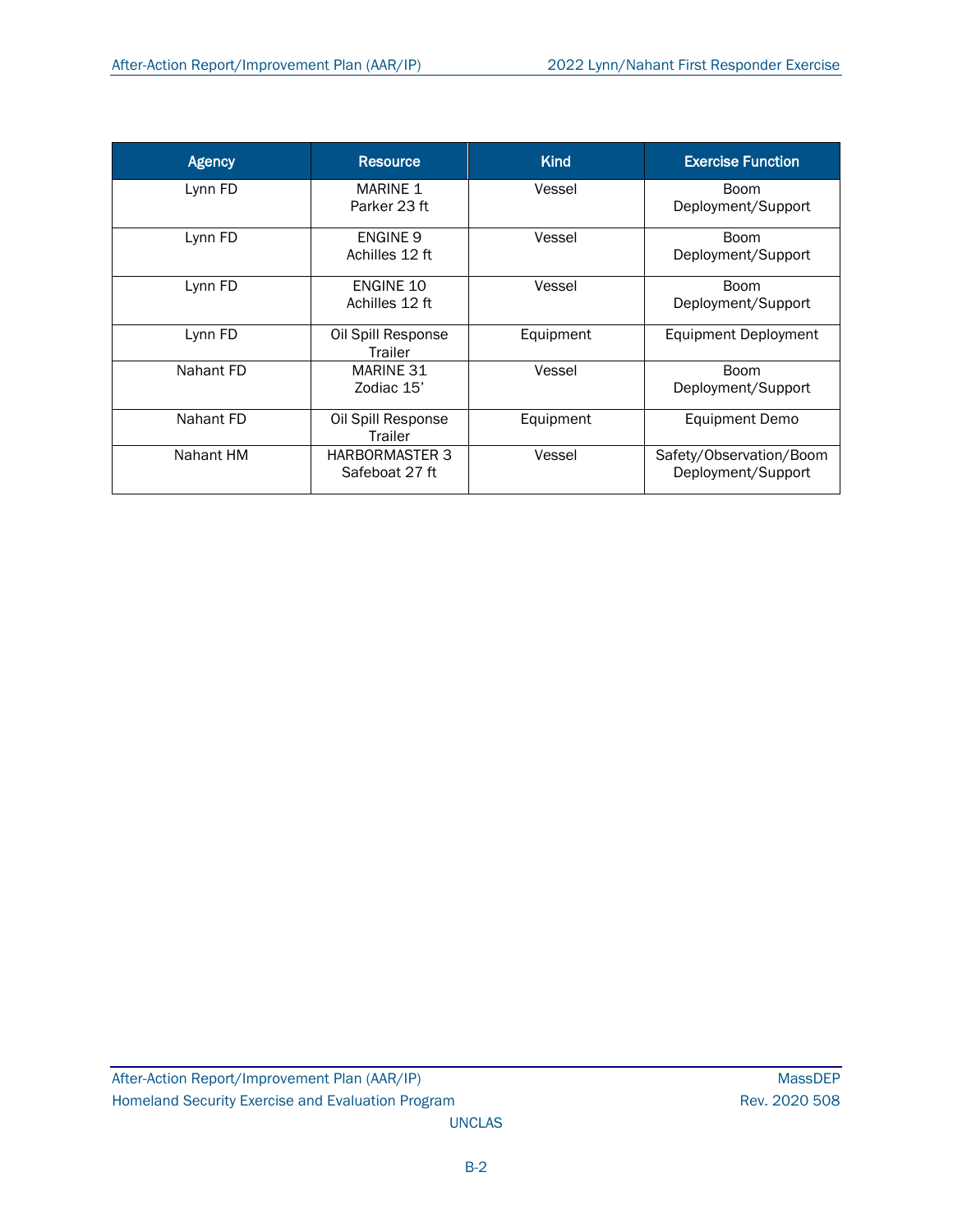# APPENDIX C: PARTICIPANT FEEDBACK

| <b>MassDEP</b>                                                                              | <b>MassDEP</b><br>Geographic Response Plan (GRP)<br><b>Exercise and Testing Program</b> |                   |                |             |   |                |
|---------------------------------------------------------------------------------------------|-----------------------------------------------------------------------------------------|-------------------|----------------|-------------|---|----------------|
|                                                                                             | <b>Participant Feedback Form</b>                                                        |                   |                |             |   |                |
| $\overline{2}$<br>$\mathbf{1}$<br>Mildly disagree<br>Strongly disagree                      | $\overline{\mathbf{3}}$<br>Neutral                                                      | 4<br>Mildly agree |                |             | 5 | Strongly agree |
| Please use the above rating scale to answer the questions for each of the following topics. |                                                                                         |                   |                |             |   |                |
| The objectives were clearly explained and the exercise<br>met those objectives.             |                                                                                         | 1                 | $\mathbf{2}$   | 3           | 4 | 5              |
| Comments:                                                                                   |                                                                                         |                   |                |             |   |                |
| The material appropriately challenged me and the pace of<br>instruction was correct.        |                                                                                         | $1 \quad$         | $\overline{2}$ | 3           | 4 | 5              |
| Comments:                                                                                   |                                                                                         |                   |                |             |   |                |
| The instructor(s) did an excellent job.                                                     |                                                                                         | $1 \quad$         |                | $2 \quad 3$ | 4 | 5              |
| Comments:                                                                                   |                                                                                         |                   |                |             |   |                |
| I found the classroom to be a comfortable learning<br>environment.                          |                                                                                         | 1                 | $2^{\circ}$    | $3^{\circ}$ | 4 | 5              |
| Comments:                                                                                   |                                                                                         |                   |                |             |   |                |
| I feel more prepared to respond to an oil spill than I did<br>before this exercise.         |                                                                                         | 1                 | $\overline{2}$ | 3           | 4 | 5              |
| Comments:                                                                                   |                                                                                         |                   |                |             |   |                |
| The best thing about this training was ______________.                                      |                                                                                         |                   |                |             |   |                |
|                                                                                             |                                                                                         |                   |                |             |   |                |
| Please use the back of the sheet if you need more room for comments.                        |                                                                                         |                   |                |             |   |                |
|                                                                                             |                                                                                         |                   |                |             |   |                |

Figure 2. Participant Feedback Form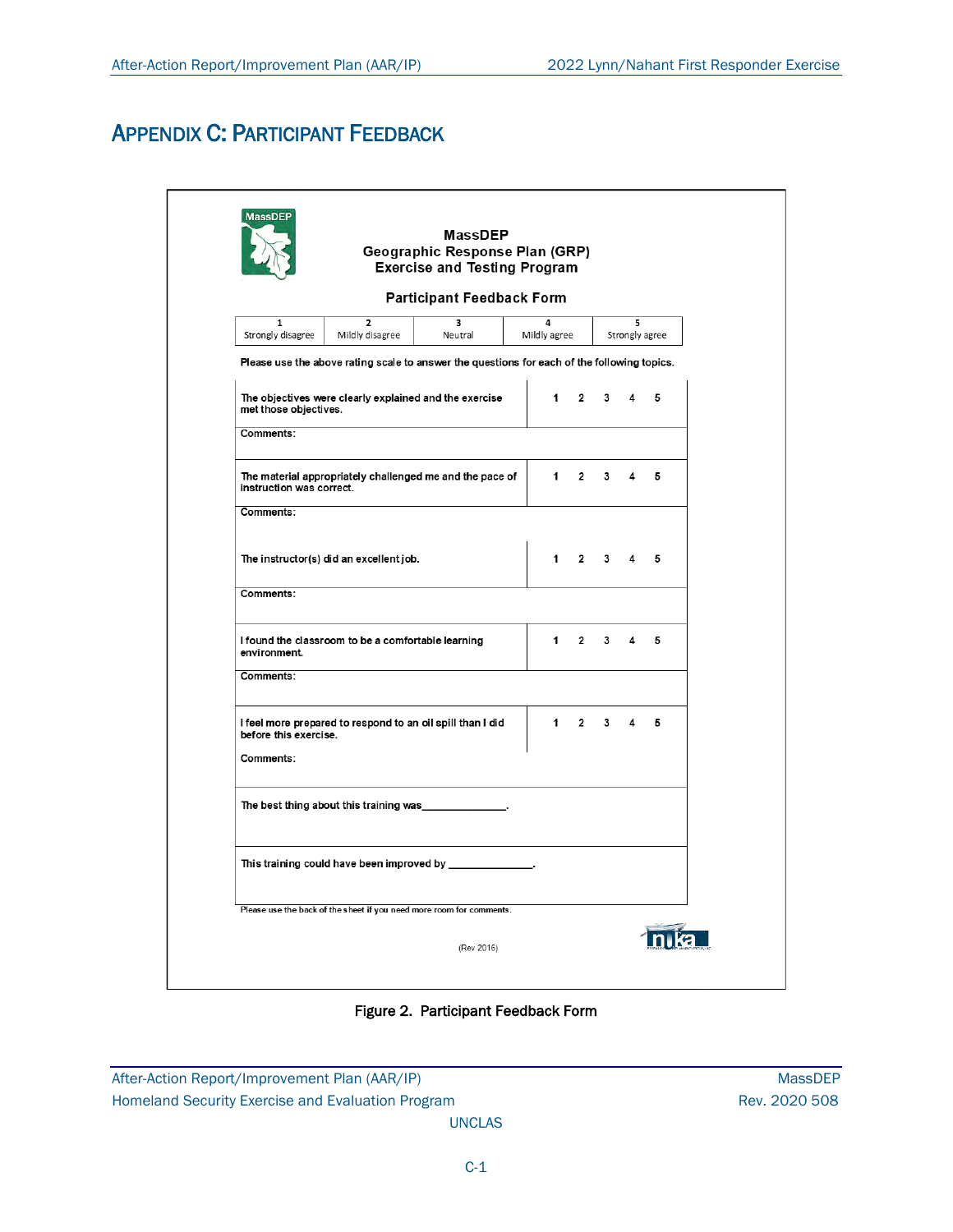## Participant Feedback Summary

The following feedback was received from12 of the 22 participants (55%).



#### Comments: None

Comments: None





Comments: "Better transition from DEP portion of drill to the actual hands-on part"

After-Action Report/Improvement Plan (AAR/IP) MassDEP Homeland Security Exercise and Evaluation Program **Rev. 2020 508** Rev. 2020 508